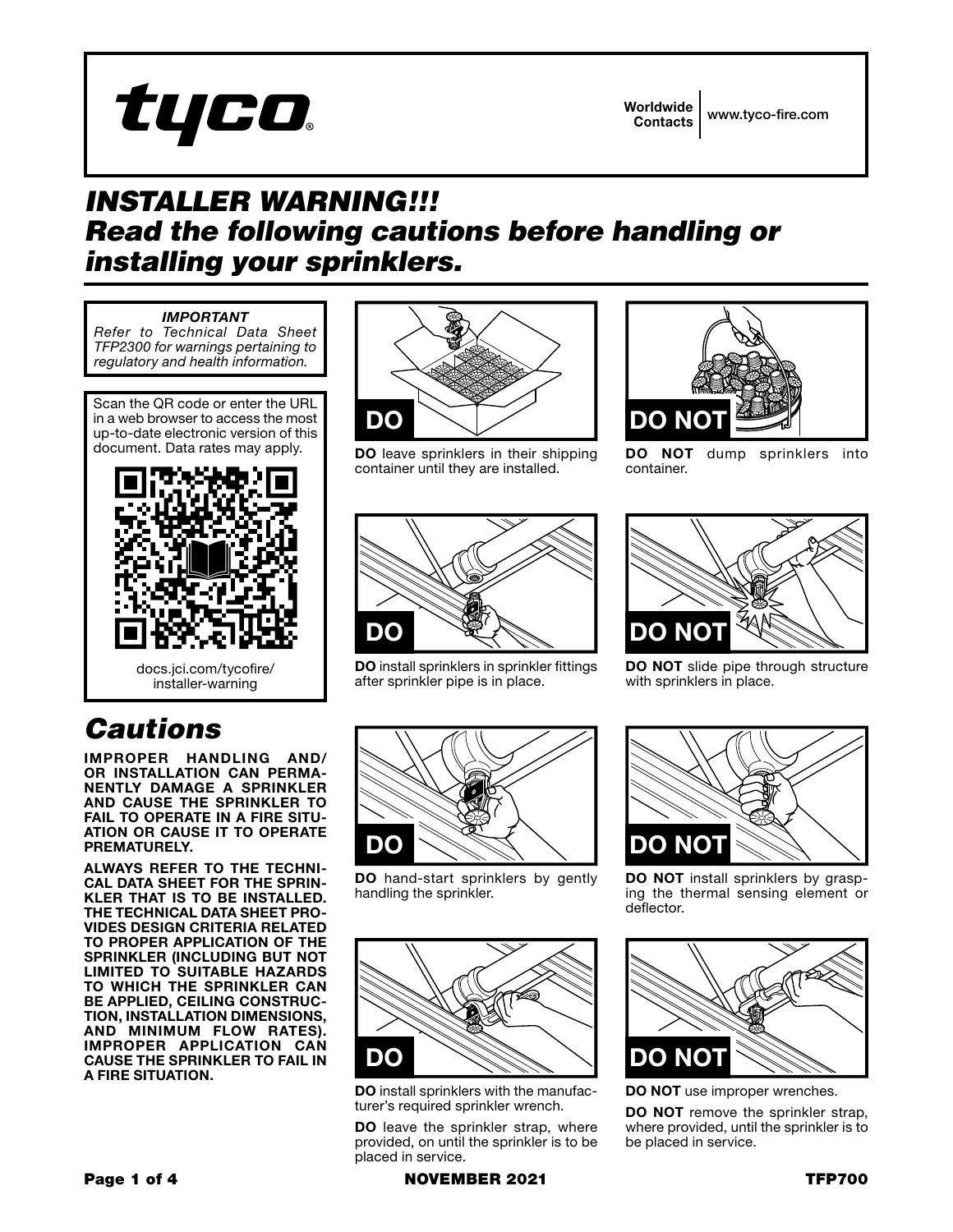Cautions must be understood by all disciplines (for example, sprinkler fitters, designers, authorities having jurisdiction, and material handlers) involved with the installation of automatic sprinklers. Care must be exercised during installation, and the following guidelines must be followed to ensure that the sprinkler will operate properly:

- Store sprinklers properly and shield them from extreme heat. Do not store sprinklers in direct sunlight or in areas of vehicles that are subject. to extreme temperatures. Overheating will damage the sprinkler by weakening the thermal sensing element resulting in premature activation.
- Sprinkler cartons are specially designed to protect the sprinkler during transit. Do not empty sprinklers from their cartons into bags or buckets prior to installation, since damage to the sprinklers may result. Install the sprinklers directly from their cartons.
- Unless otherwise modified by NATIONAL FIRE PROTECTION STANDARDS (NFPA) such as NFPA 13 "Installation of Sprinkler Systems", sprinkler temperature ratings shall be as follows:

| Maximum<br>Ceiling<br>Temperature,<br>$\mathbf{P}$ F ( $\mathbf{C}$ C) | <b>Sprinkler</b><br><b>Temperature</b><br>Rating,<br>$\degree$ F ( $\degree$ C) |
|------------------------------------------------------------------------|---------------------------------------------------------------------------------|
| 100 (38)                                                               | 135-170 (57-77)                                                                 |
| 150 (66)                                                               | 175-250 (79-107)                                                                |
| 225 (107)                                                              | 250-300 (121-149)                                                               |
| 300 (149)                                                              | 325-375 (163-191)                                                               |
| 375 (191)                                                              | 400-475 (204-246)                                                               |
| 475 (246)                                                              | 500-575 (260-302)                                                               |
| 625 (329)                                                              | 650 (343)                                                                       |
| TABLE A<br><i><b>TEMPERATURE</b></i><br><i><b>RATINGS</b></i>          |                                                                                 |

Over-heating will damage the sprinkler by weakening the thermal sensing element resulting in premature activation.

- Do not install any sprinkler that shows signs of damage. Immediately replace all sprinklers that are damaged during installation.
- Inspect glass bulb sprinklers at the time of installation to make sure that the bulb contains fluid. Inspection of the glass bulb is to be made with the sprinkler strap in place by looking through the openings of the sprinkler strap.

Any glass bulb that shows evidence of leakage or that does not have any fluid must be discarded. Do not install any bulb type sprinkler if the bulb is cracked or there is a loss of liquid from the bulb. With the sprinkler held horizontally, a small air bubble should be present. The diameter of the air bubble is approximately 1/16 inch (1,6 mm) for the 135 $\degree$ F (57°C) to 3/32 inch (2,4 mm) for the 360°F (182°C) temperature ratings. Loss of liquid from a bulb can cause the sprinkler to fail to activate in a fire. Install sprinklers in fittings with the pipe 'in place'. Sliding piping through structural members with the sprinklers in place can severely damage sprinklers.

- Do not apply any thread roughening process to the sprinkler thread. Application of this effect can cause distortion of the frame, which may result in leakage or damage to the actuation mechanism.
- When starting the thread of a sprinkler, do not over-tighten by hand. Excessive tightening by hand can cause damage to the thermal sensing element without knowledge to the installer.
- Always wrench tighten the sprinklers with the sprinkler wrench specified for use with the specific sprinkler being installed. Using the wrong wrench can damage the sprinkler.
- Apply sprinkler wrenches to the proper sprinkler wrench boss/flats only. Do not allow the sprinkler wrench to slip during the wrench tightening procedure. Wrenching the sprinkler frame arms, deflector, or thermal sensing element, and/or wrench slippage, will severely damage the sprinkler.
- Do not over-tighten (maximum torque is as follows:  $1/2$ " NPT/14 ft.-lbs.;  $3/4$ " NPT/20 ft.-lbs.; 1" NPT/30 ft.-lbs.). Over-tightening can distort the sprinkler inlet causing leakage or inability of the sprinkler to operate properly.
- Do not attempt to make-up for insufficient adjustment in the escutcheon plate by under- or over-tightening the sprinkler. Over-tightening can distort the sprinkler inlet causing leakage or inability of the sprinkler to operate properly. Under-tightening can result in pipe thread leakage. Relocate the position of the sprinkler, as necessary, to facilitate the adjustment provided by the escutcheon.
- Do not remove protective devices (for example, sprinkler straps or protective caps for concealed type sprinklers) until the water supply, either temporary or permanent, is made available to the sprinklers for purposes of fire protection. Failure to maintain the protective devices where provided may allow damage to

occur to the thermal sensing element with increasing risk of the sprinkler failing to activate in a fire or causing the sprinkler to activate prematurely.

*Note*: For upright sprinklers and sprinklers installed more than 10 ft. (3,1 m) above the floor, protective devices (for example, sprinkler straps or protective caps for concealed type sprinklers) are permitted to be removed from the sprinklers immediately following their installation. (Where installation of mechanical services or other construction work is expected to take place following the installation of sprinklers, consideration should be given to leaving protective devices in place until such time as the water supply is made available to the sprinklers for purposes of fire protection.)

• After a protective device (for example, sprinkler straps or protective caps for concealed type sprinklers) is removed, inspect glass bulb sprinklers to make sure that the bulbs contain fluid, and inspect fusible solder type sprinklers for damage to the fusible element and associated link assembly parts.

Any sprinkler having a glass bulb that shows evidence of leakage or that does not have any fluid must be replaced, and any sprinkler that shows evidence of damage to the fusible element and associated link assembly parts must be replaced.

- Sprinklers cannot operate properly with protective devices in place (for example, sprinkler straps or protective caps for concealed type sprinklers). As applicable, refer to the "Sprinkler Strap Instructions" provided in this data sheet.
- Sprinklers that are found to be leaking or exhibiting visible signs of corrosion must be replaced. Leakage and/or corrosion may cause the sprinkler to fail to activate in a fire, and corrosion may cause the sprinkler to activate prematurely.
- Automatic sprinklers (including cover plates of concealed type sprinklers) must never be painted, plated, coated or otherwise altered after leaving the factory. Painted, coated, or otherwise altered sprinklers may interfere with the sprinkler's ability to operate in a fire. Modified sprinklers must be replaced.
- After a fire, bulb type sprinklers that have been exposed to corrosive products of combustion, but have not operated, should be replaced if they cannot be completely cleaned by wiping the sprinkler with a cloth or by brushing it with a soft bristle brush.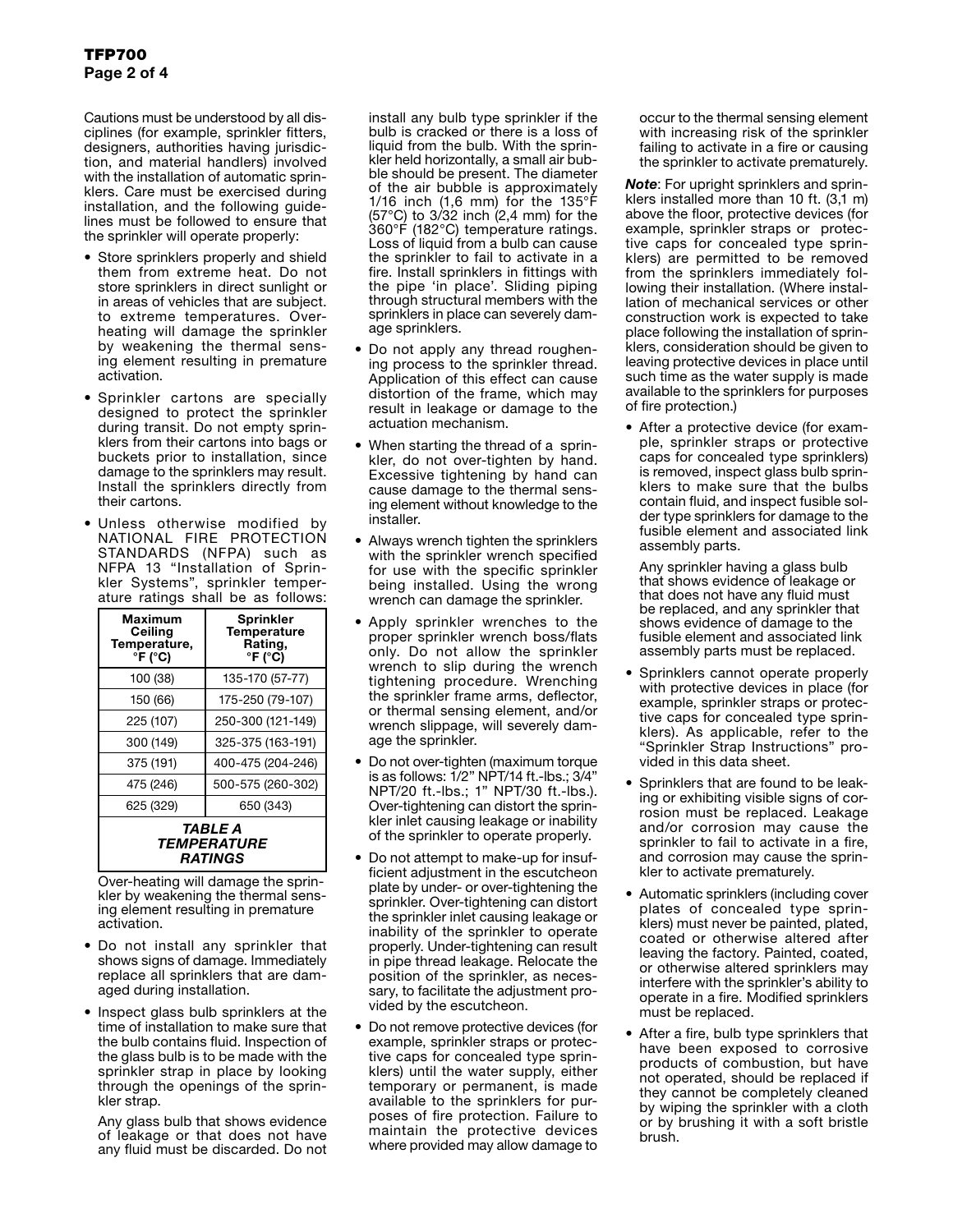

- After a fire, overheated solder type sprinklers must be replaced. Overheating will damage the sprinkler by weakening the thermal sensing element resulting in premature activation.
- Care must be exercised to avoid damage to the sprinklers - before, during, and after installation. Sprinklers damaged by dropping, striking, wrench twist/slippage, or the like, must be replaced. Damaged sprinklers may cause the sprinkler to fail to activate in a fire or cause the sprinkler to activate prematurely.
- Treatment of water to counter the effects of microbiologically influenced corrosion must take into consideration compatibility with the materials of construction used for all of the sprinkler system components. Otherwise leakage and/or deterioration of components with resulting system failure may result.
- Sprinklers, unless otherwise protected by corrosion resistant coating or materials of construction, must be installed in a noncorrosive environment (internal and external). The improper use of corrosive agents such as flux, other products that contain chloride ions, whether applied internally or externally to the sprinkler system, may result in corrosion of the sprinkler head, or stress corrosion cracking, which in turn may cause the sprinklers heads to develop leaks, operate unexpectedly, or not operate properly.
- Corrosion resistant coatings or materials of construction, where applicable, are utilized to extend the life of copper alloy sprinklers beyond that which would otherwise be obtained when exposed to corrosive atmospheres. Although corrosion resistant coated sprinklers have passed the standard corrosion tests of the applicable approval agencies, the testing is not representative of all possible corrosive atmospheres. Consequently, it is recommended that the end user be consulted with respect to the suitability of these coatings for any given corrosive environment. The effects of ambient temperature, concentration of chemicals, and gas/chemical velocity, should be considered, as a minimum, along with the corrosive nature of the chemical to which the sprinklers will be exposed. Incorrect corrosion resistant coating or materials of construction may cause the sprinklers to develop leaks, operate unexpectedly, or not operate properly.